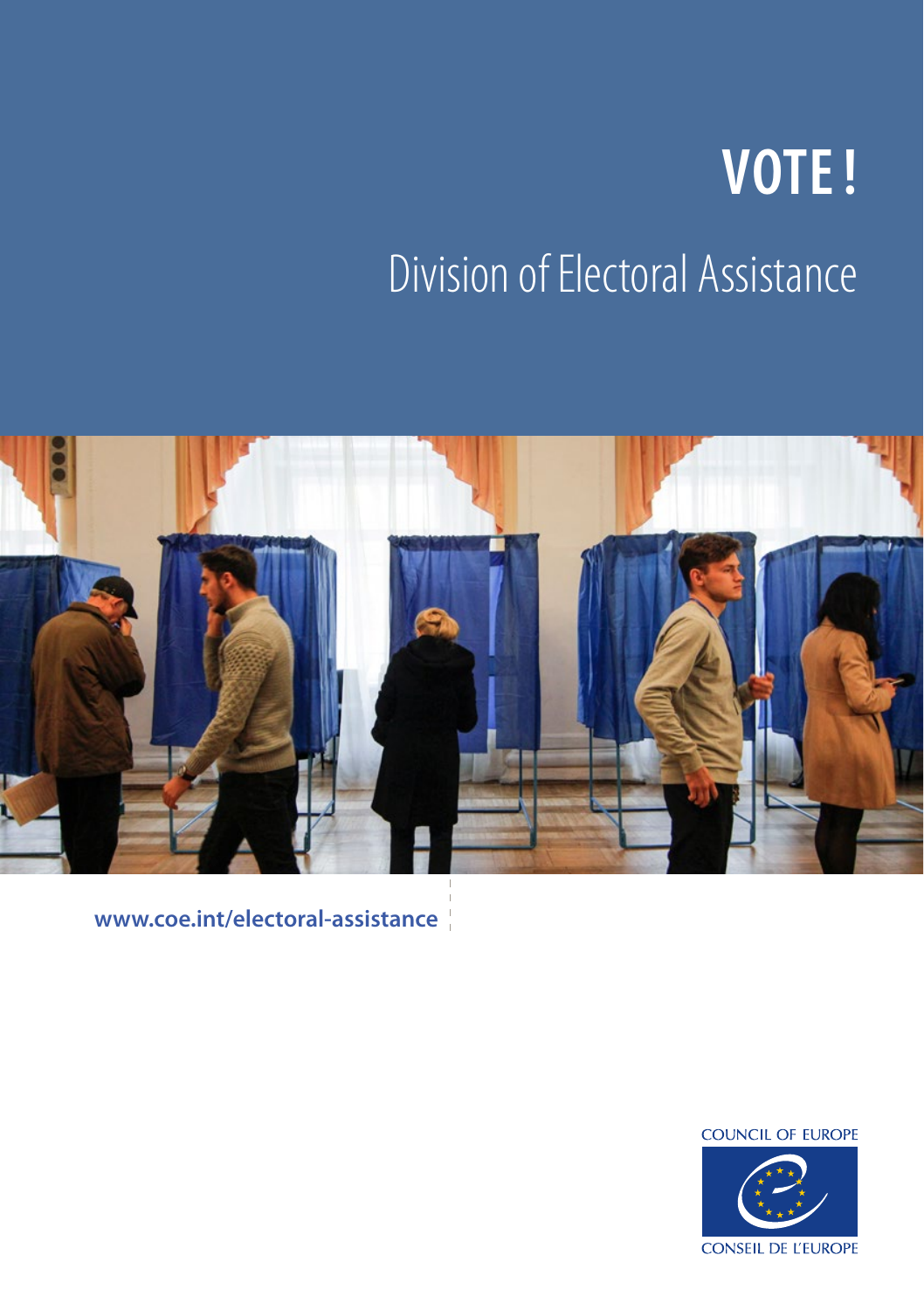

**T** he Council of Europe assists in the organisation of regular, free, fair and transparent elections in its member states and in other countries which so request.

**The electoral assistance offered by the Council of Europe is based on the** principle of a virtuous circle:



**EXECTED** For example, the **Division of Electoral Assistance** puts in place assistance programmes, which it presents to the Rapporteur Group on Democracy (GR-DEM) of the Committee of Ministers of the Council of Europe. These programmes are designed to:

- $\triangleright$  **increase** the capacities of the bodies responsible for running elections, electoral in-service training centres and also national observers, judges, the media, political parties, etc. ;
- **Praise** awareness of the electoral process among those concerned, in particular women voters and candidates, young people, first-time voters, national minorities, NGOs, etc.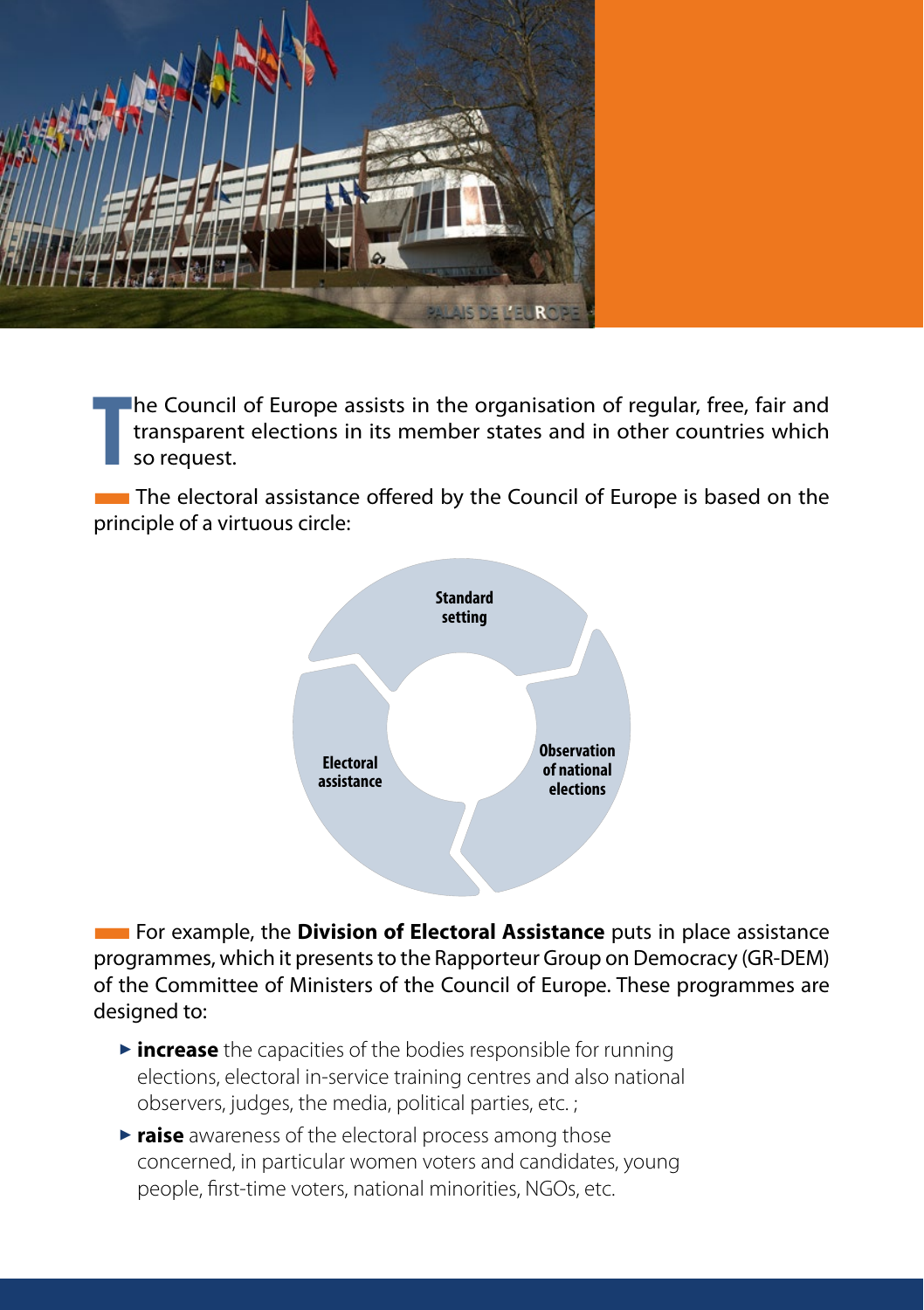## INCREASING CAPACITIES

## **Electoral training**

**Follo** Professional electoral training, and more specifically the training of members of electoral commissions, is a fundamental requirement for the successful conduct of elections. The Division of Electoral Assistance develops tailor-made assistance programmes such as:

- $\blacktriangleright$  the drafting of study programmes for key players in the electoral process (including members of electoral administrations, the media, political parties, civil society, judges and lawyers);
- $\blacktriangleright$  the development of training members for members of district and constituency electoral commissions;
- $\blacktriangleright$  the training of trainers;
- $\blacktriangleright$  the preparation of certification programmes;
- $\triangleright$  Organisation of study visits so that member states subject to Council of Europe monitoring can obtain examples of good practices. In 2016, a **study visit** was made to Spain to help it increase the research capacities of the members of the Centre for Electoral In-Service Training of the Republic of Moldova.
- $\blacktriangleright$  Contribution to the establishment of the **Albanian School of Electoral Commissioners**,

whose aim is to improve the functioning of the electoral administration through the training of electoral agents.

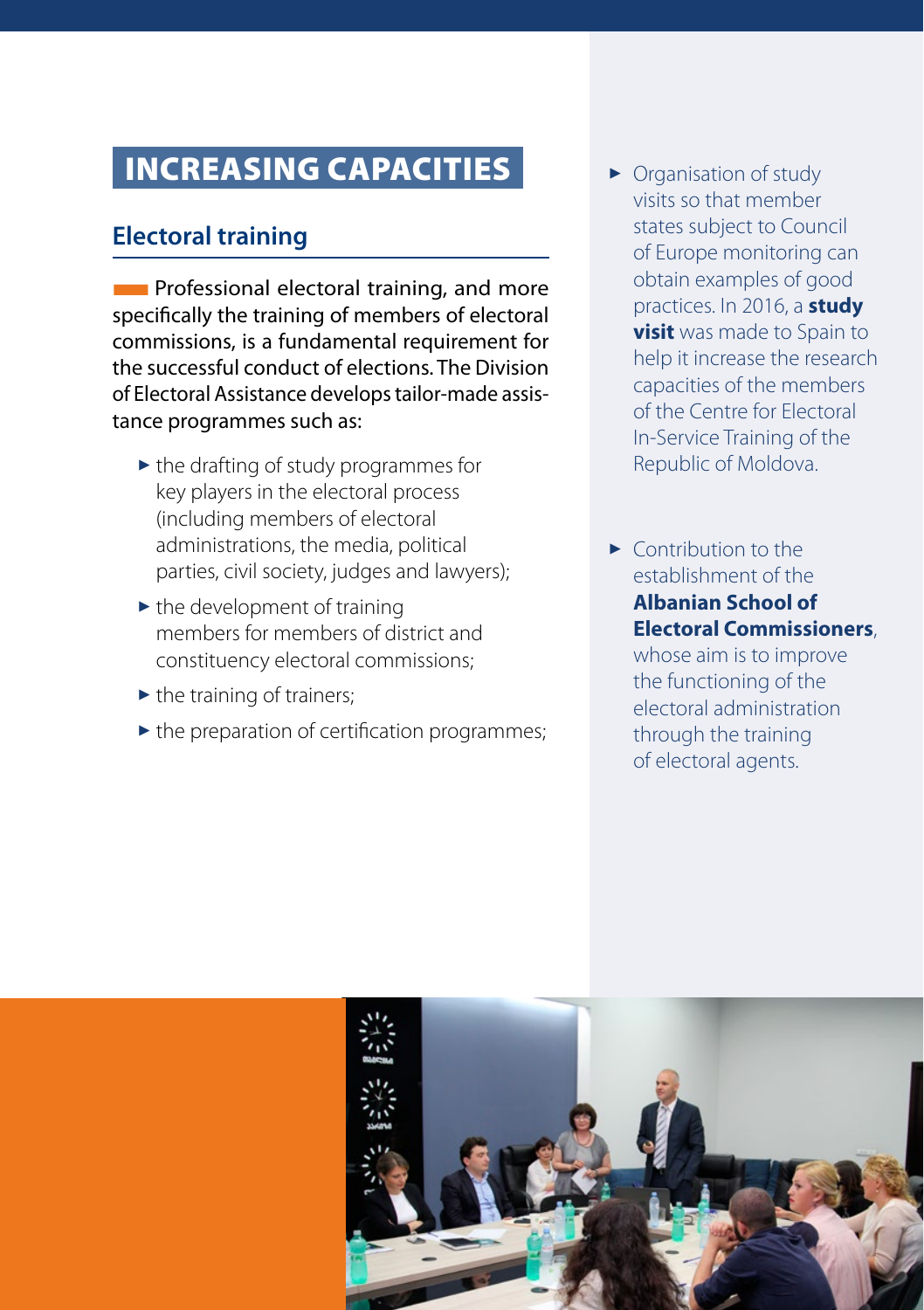

### **National observation of elections**

**THE One of the objectives of the Division of** Electoral Assistance of the Council of Europe is to professionalise the national observation of elections. This need to train national observers derives from the essential role that civil society organisations play in assessing the way in which elections are conducted in specific fields (electoral registers, electoral litigation, intimidation and human rights violations, media control, and the corrupt financing of election campaigns). Such assessments are valuable tools in promoting democratic procedures, political rights and good governance. National observers also remain in the country once the international observers have left and continue to work on improving the electoral process.

 $\blacktriangleright$  Training of national observers on the basis of handbooks on international standards and techniques for drafting election observation reports intended for use by civil society. These **handbooks** have been updated to provide advice for organisations of national observers. **Check-lists** are also available to facilitate the observers' work. By way of preparation, the Division also holds **E-learning** sessions using the handbooks to assist observers in performing their duties.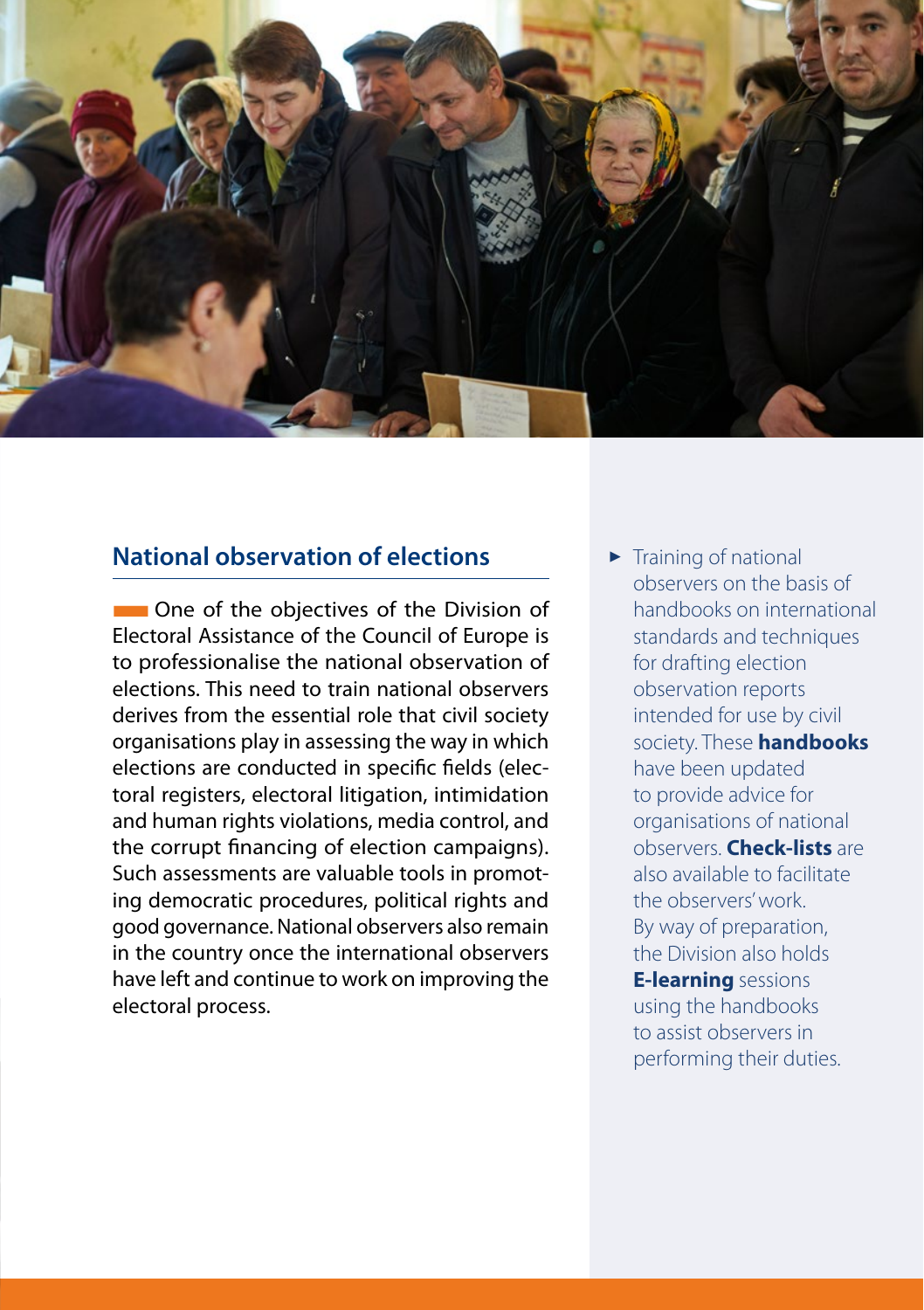## RAISING AWARENESS

## **Young people and first-time voters**

**EXECUTE:** When young people leave school they know very little about how state institutions function, or about civic participation and involvement in politics, as school syllabuses do not cover these issues in enough depth.

 $\blacksquare$  When they reach the legal age for voting, young people have only a superficial knowledge of the importance of democratic rules and of the role and significance of elections. It is now more essential than ever to make first-time voters aware of the importance of voting.

- $\blacktriangleright$  Raising the awareness of 35 000 Albanian pupils to the importance of voting and of the 2015 local elections. This programme was put in place in 385 schools, with the support of the Ministry of Education and Sports and of the Central Electoral Commission of Albania.
- $\blacktriangleright$  Assistance in setting up **"Electoral Development Schools"** in Georgia. The main aim of these schools is to draw the attention of young Georgians from 17 to 25 years of age to the electoral process and electoral issues by means of discussions and training courses.

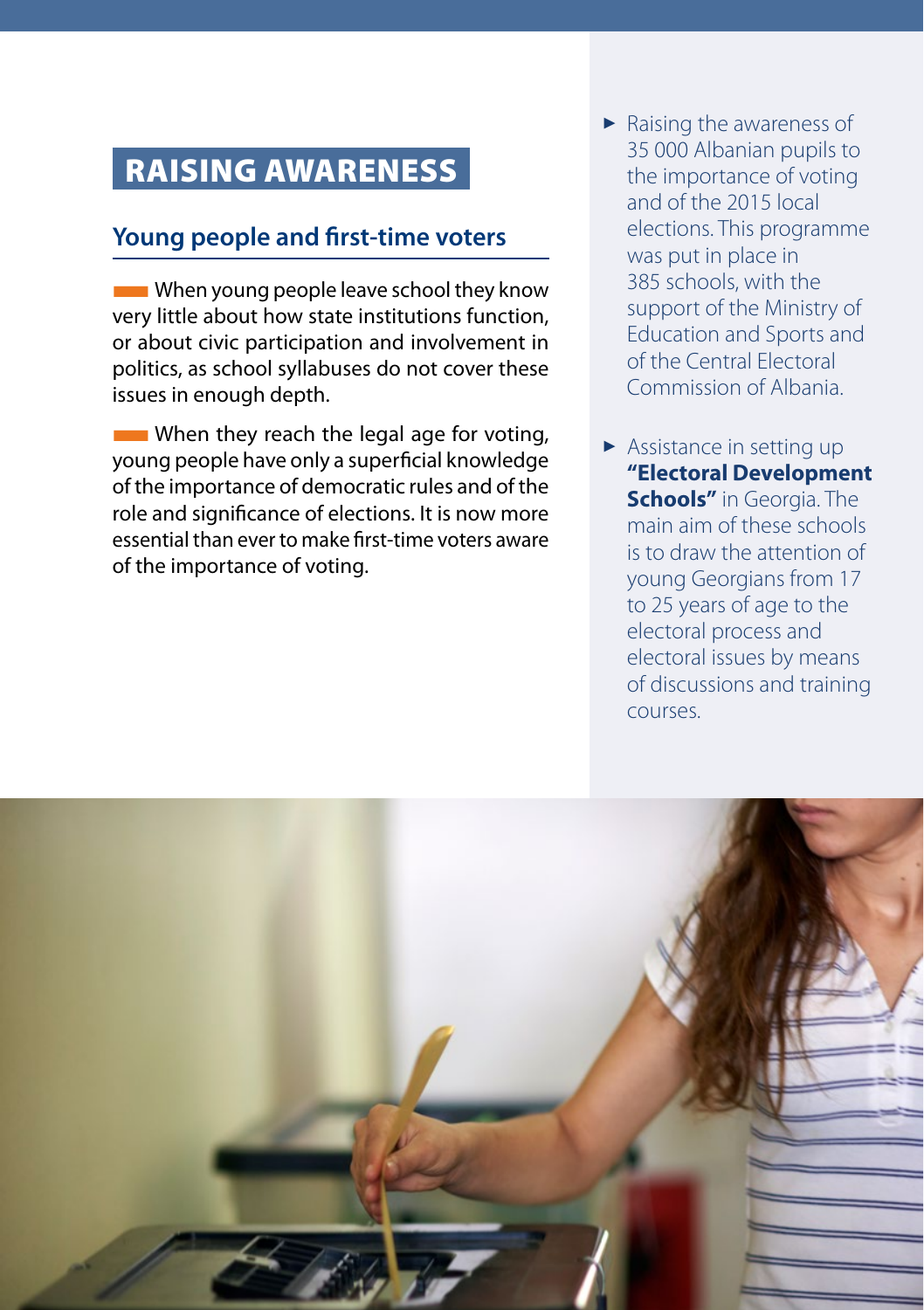

#### **Women voters and candidates**

**The Division of Electoral Assistance makes the** necessary adjustments to electoral programmes to increase women's participation as voters and candidates by making them aware of the importance of elections. It draws up awareness-raising programmes designed to:

- $\blacktriangleright$  address the causes of women's underrepresentation in politics and ensure the exchange of information on practices which work through seminars, round tables with members of parliament, political parties and independent candidates;
- $\triangleright$  provide a whole range of information and practical tools by developing toolkits including comparative studies, case studies and lists of recommendations on the basis of the Council of Europe's normative and evaluation tools;
- $\blacktriangleright$  help political parties to draft and sign a charter of commitment to promoting women's rights;
- $\blacktriangleright$  identify and disseminate an interesting example with the aim of increasing women's participation in elections by organising European best practices competitions.

 $\triangleright$  Assistance in **monitoring gender equality in the** 

**media** in Moldova in 2015. More women participated than at previous elections. The Division has also assisted in the training of 15 candidates standing at local elections.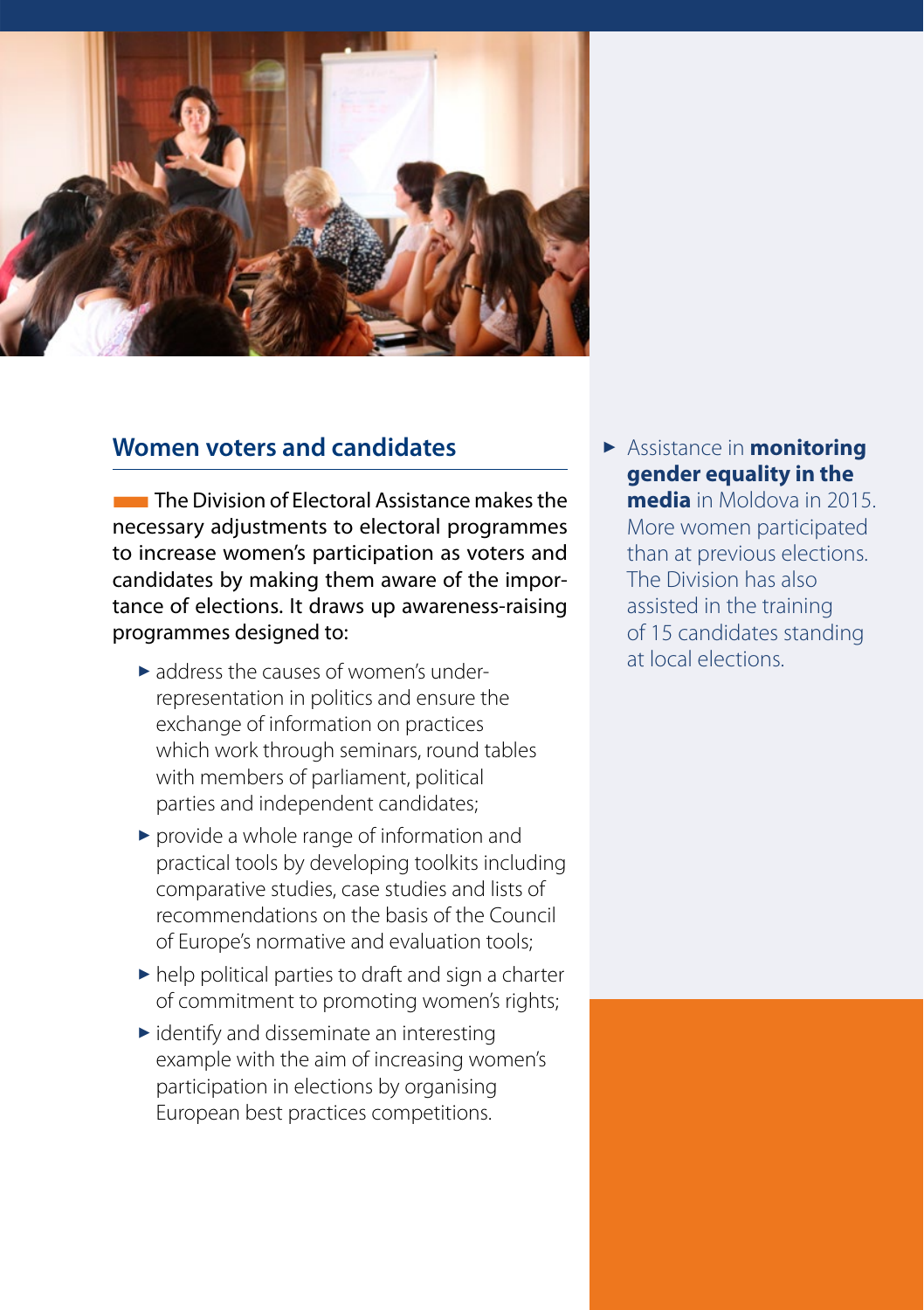## ELECTRONIC VOTING

**The Council of Europe is the only European organisation that has estab**lished intergovernmental **electronic voting** norms.

**Recommendation Rec(2004)11** on legal, operational and technical standards for e-voting remains the only source of reference on the subject. It is used in national jurisprudence, even in non-member States, as well as by other relevant international actors.

**EXTEDEE ITS ASSETS** Since its adoption, the Recommendation has been subject to biennial review meetings. Discussions in the Committee of Ministers' Rapporteur Group on Democracy (GR-DEM) as well as a recent expert meeting on the Recommendation have also shown a growing consensus as to the need to update the present Recommendation, with a view to incorporating newer technological and societal developments over time.

**If is in this context that the Committee of Ministers decided to set up the** Ad hoc Committee of Experts on legal, operational and technical standards for e-voting **(CAHVE)**. The Ad hoc Committee is a forum where senior officials from member States' election management bodies meet to update Recommendation Rec(2004)11 and discuss technical and legal development in e-voting in Council of Europe member States.

# **CAHVE** *(Made up of representatives of each member state)* **Update**

## Recommendation (2004)11 of the Committee of Ministers